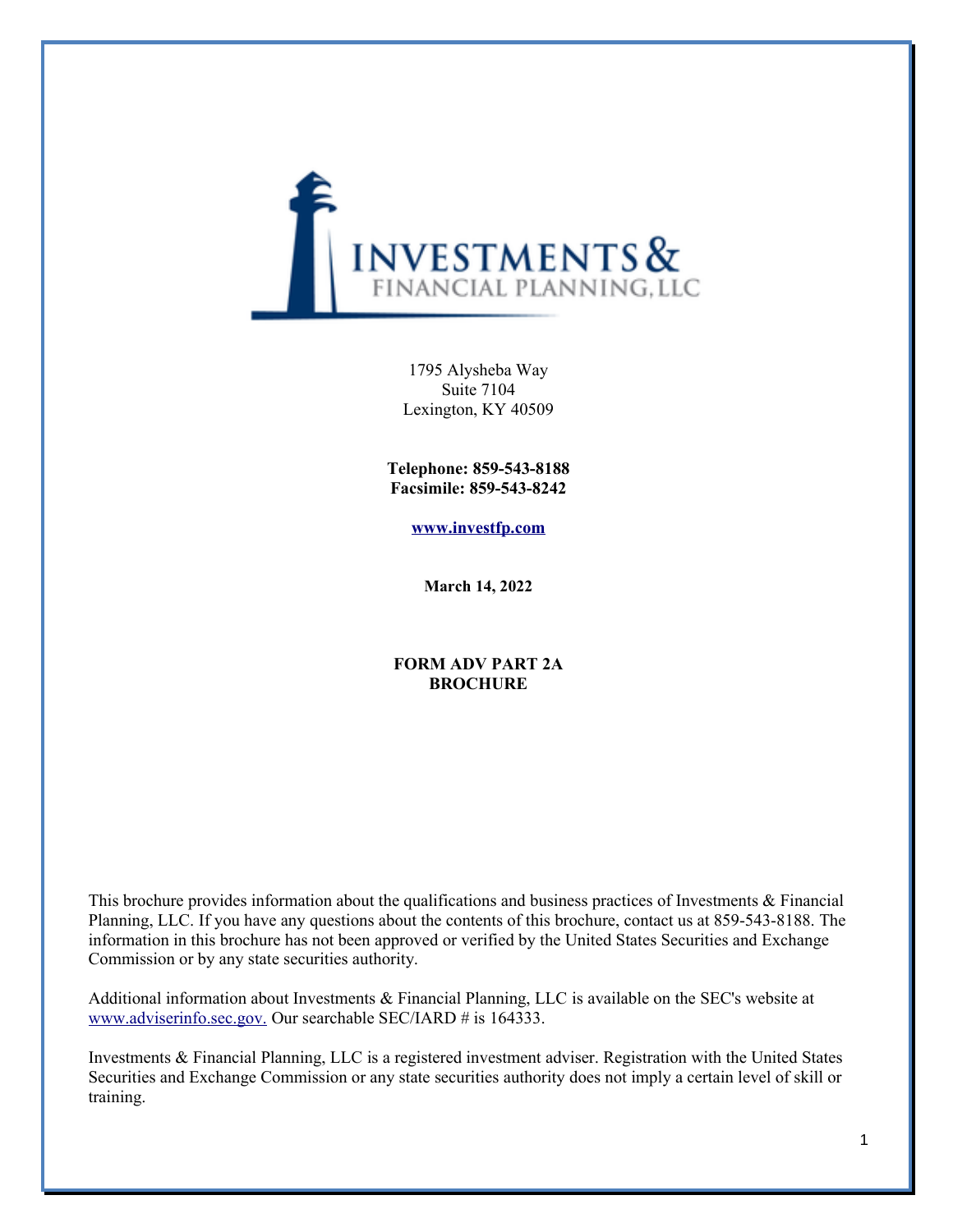### **Item 2 Material Changes**

Form ADV Part 2 requires registered investment advisers to amend their brochure when information becomes materially inaccurate. If there are any material changes to an adviser's disclosure brochure, the adviser is required to notify you and provide you with a description of the material changes. Currently, our Brochure maybe requested by contacting David B. Short, Chief Compliance Officer at (859)543-8188.

Since the filing of our last annual updating amendment, dated March 11, 2021, we have the following material change to report:

- We have added discretionary portfolio management services through our ADV 2A Brochure offerings to establish advisory accounts directly through American Funds Distributors, Inc.'s platform, a directly held mutual fund company. The relevant sections of this Brochure (Items 4, 5, 12, 13, 16 & 17) have been updated to reflect this change.
- Persons providing investment advice on behalf of our firm are no longer associated with Securities America, Inc. All references to individuals working in an registered representative capacity have been removed from this Brochure along with the related conflicts of interest.
- Under the *Advisory Business* section, we have added the following disclosure to address the DOL's new fiduciary rule PTE 2020-02:

#### **Rollover Recommendations**

Effective December 20, 2021 (or such later date as the US Department of Labor ("DOL") Field Assistance Bulletin 2018-02 ceases to be in effect), for purposes of complying with the DOL's Prohibited Transaction Exemption 2020-02 ("PTE 2020-02") where applicable, we are providing the following acknowledgment to you. When we provide investment advice to you regarding your retirement plan account or individual retirement account, we are fiduciaries within the meaning of Title I of the Employee Retirement Income Security Act and/or the Internal Revenue Code, as applicable, which are laws governing retirement accounts. The way we make money creates some conflicts with your interests, so we operate under a special rule that requires us to act in your best interest and not put our interest ahead of yours. Under this special rule's provisions, we must:

- Meet a professional standard of care when making investment recommendations (give prudent advice);
- Never put our financial interests ahead of yours when making recommendations (give loyal advice);
- Avoid misleading statements about conflicts of interest, fees, and investments;
- Follow policies and procedures designed to ensure that we give advice that is in your best interest;
- Charge no more than is reasonable for our services; and
- Give you basic information about conflicts of interest.

We benefit financially from the rollover of your assets from a retirement account to an account that we manage or provide investment advice, because the assets increase our assets under management and, in turn, our advisory fees. As a fiduciary, we only recommend a rollover when we believe it is in your best interest.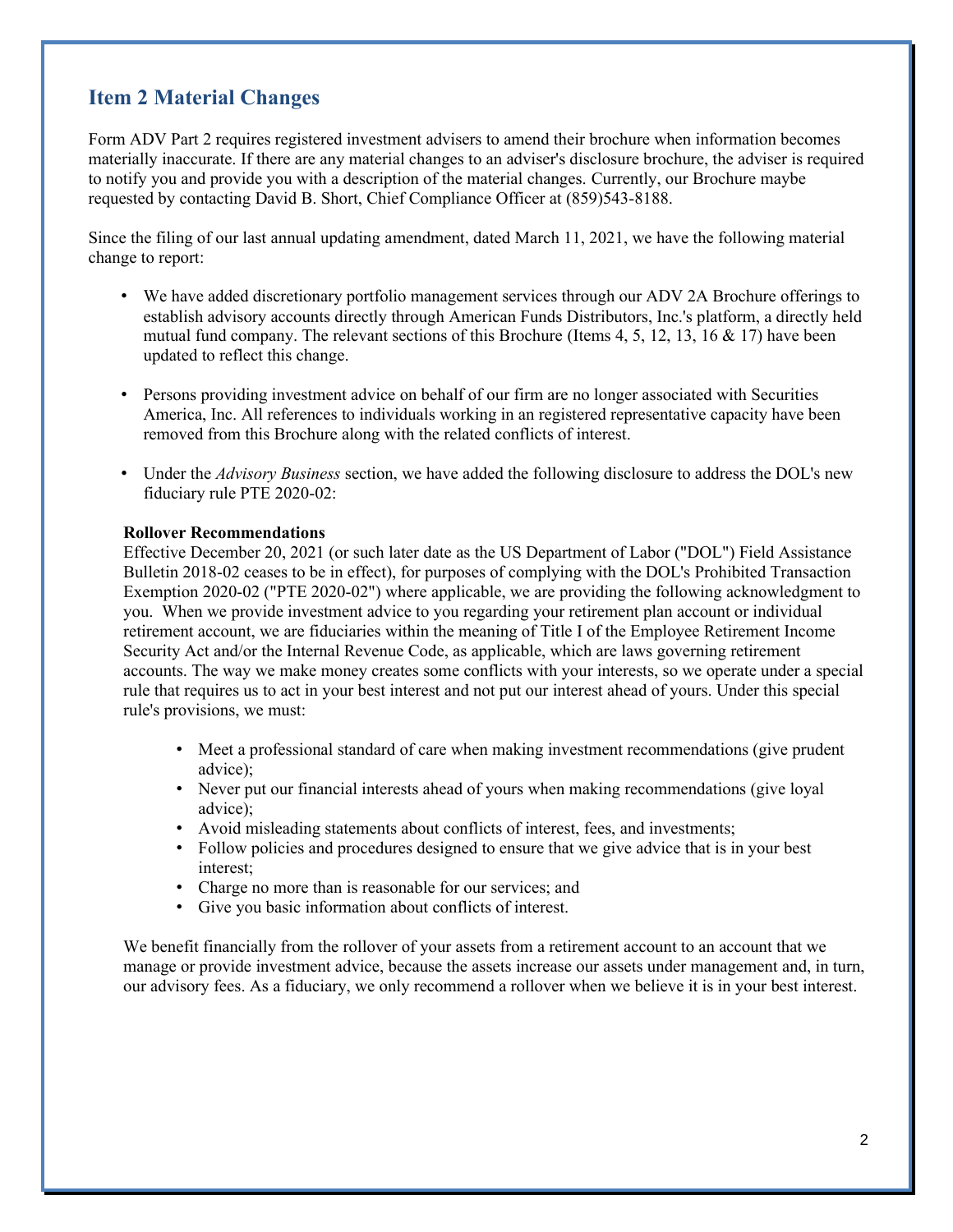# **Item 3 Table Of Contents**

| Item 1 Cover Page                                                  | Page 1  |
|--------------------------------------------------------------------|---------|
| Item 2 Material Changes                                            | Page 2  |
| Item 3 Table Of Contents                                           | Page 3  |
| Item 4 Advisory Business                                           | Page 4  |
| Item 5 Fees and Compensation                                       | Page 6  |
| Item 6 Performance-Based Fees and Side-By-Side Management          | Page 8  |
| Item 7 Types of Clients                                            | Page 8  |
| Item 8 Methods of Analysis, Investment Strategies and Risk of Loss | Page 8  |
| Item 9 Disciplinary Information                                    | Page 11 |
| Item 10 Other Financial Industry Activities and Affiliations       | Page 11 |
| Item 11 Code of Ethics                                             | Page 11 |
| Item 12 Brokerage Practices                                        | Page 12 |
| Item 13 Review of Accounts                                         | Page 13 |
| Item 14 Client Referrals and Other Compensation                    | Page 14 |
| Item 15 Custody                                                    | Page 14 |
| Item 16 Investment Discretion                                      | Page 14 |
| Item 17 Voting Client Securities                                   | Page 15 |
| Item 18 Financial Information                                      | Page 15 |
| Item 19 Requirements for State Registered Advisers                 | Page 15 |
| Item 20 Additional Information                                     | Page 15 |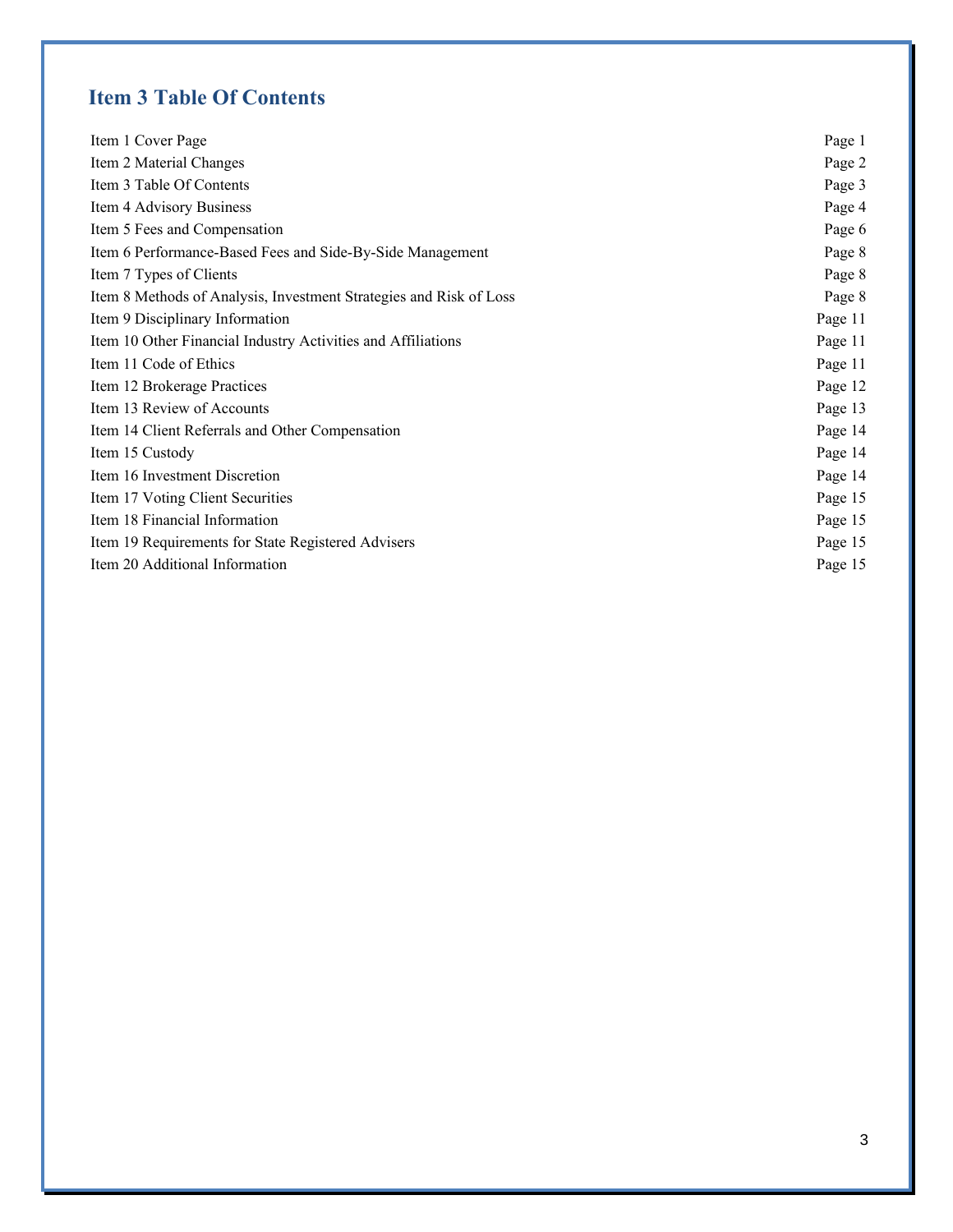### **Item 4 Advisory Business**

### **Description of Firm**

Investments & Financial Planning, LLC is a registered investment adviser based in Lexington, Kentucky. We are organized as a limited liability company ("LLC") under the laws of the State of Kentucky. We have been providing investment advisory services since June 28, 2012. We are owned by David Short and J. Eric Mullins.

The following paragraphs describe our services and fees. Refer to the description of each investment advisory service listed below for information on how we tailor our advisory services to your individual needs. As used in this brochure, the words "we," "our," and "us" refer to Investments & Financial Planning, LLC and the words "you," "your," and "client" refer to you as either a client or prospective client of our firm.

### **Description of Services Offered**

We offer portfolio management and financial planning services to our clients. This Part 2A disclosure document is tailored to advisory services that are not part of our firm's Wrap Fee Portfolio Management Program. If you are a prospective client of our Wrap Fee Portfolio Management Program, we will deliver our Form ADV Part 2A Appendix 1 disclosure document to you.

### **Portfolio Management Services**

Our firm has an agreement to establish advisory accounts directly through American Funds Distributors, Inc.'s platform ("American Funds"), a directly held mutual fund company. These advisory accounts are managed on a discretionary basis based on our clients' individual needs, goals and investment objectives. Through American Funds, we have access to a family of mutual funds with varying degrees of risk and investment objectives in order to create a customized and diversified portfolio for you.

If you participate in our discretionary portfolio management services, we require you to grant our firm discretionary authority to manage your account. Discretionary authorization will allow us to determine the specific mutual fund(s), and the amount of the mutual fund(s) to be purchased or sold for your account without your approval prior to each transaction. Discretionary authority is typically granted by the investment advisory agreement you sign with our firm and the appropriate trading authorization forms.

You may limit our discretionary authority (for example, limiting the types of securities that can be purchased for your account) by providing our firm with your restrictions and guidelines in writing. The requested restrictions must be reasonable and will require our approval in order to ensure we can facilitate the restriction through the mutual fund family offerings.

### **Financial Planning Services**

We offer financial planning services which typically involve providing a variety of advisory services to clients regarding the management of their financial resources based upon an analysis of their individual needs. These services can range from broad-based financial planning to consultative or single subject planning. If you retain our firm for financial planning services, we gather required information through in-depth, personal interviews. Information gathered includes your current financial status, future goals, attitudes towards risk and other relevant information. We may also use financial planning software to determine your current financial position and to define and quantify your long-term goals and objectives. Once we specify those long-term objectives (both financial and non-financial), we will develop shorter-term, targeted objectives. Once we review and analyze the information you provide to our firm and the data derived from our financial planning software, we will create financial plan designed to help you achieve your stated financial goals and objectives. Depending on the terms of our agreement, we may deliver a written plan to you.

In general, the financial plan may address some or all of the following areas, although, this list is not all inclusive: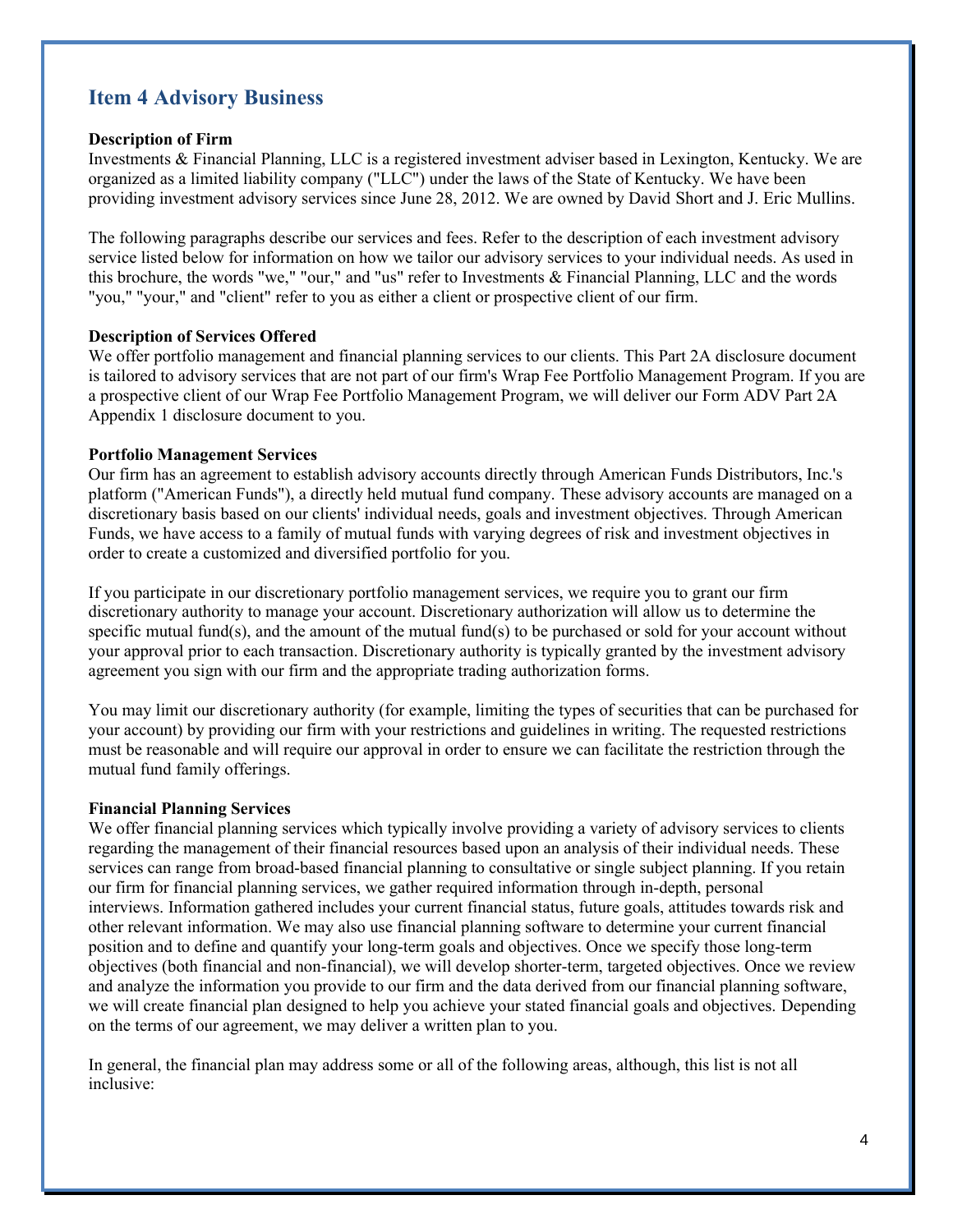- Personal: family records, budgeting, personal liability, estate information and financial goals.
- Tax and Cash Flow: Income tax and spending analysis and planning for the past, current and future years. We illustrate the impact of various investments on the client's or clients' current income tax and future tax liability
- Death and Disability: Cash needs at death, income needs of surviving dependents, estate planning and disability income analysis.
- Retirement: Analysis of current strategies and investment plans to help the clients achieve their retirement objectives.
- Investments: Analysis of investment alternatives and their effects on client portfolios.

Our single subject planning services cover areas of concern such as estate planning, retirement planning, or other specific topic. We also provide specific consultative and/or administrative services regarding investment and financial concerns of the client. Additionally, we provide advice on non-securities matters. Generally, this is in connection with the rendering of estate planning, insurance, and/or annuity advice and may be generic in nature.

Financial plans are based on your financial situation at the time we present the plan to you, and on the financial information you provide to us. You must promptly notify our firm if your financial situation, goals, objectives, or needs change.

You are under no obligation to act on our financial planning or consulting recommendations and we recommend that you work closely with your attorney, accountant, insurance agent, and/or other financial professionals. Should you choose to act on any of our recommendations, you are not obligated to implement the financial plan through any of our other investment advisory services. Moreover, you may act on our recommendations by placing securities transactions with any brokerage firm. If you choose to implement the plan through our firm, we reserve the right to determine whether the financial planning fees will be waived or offset by advisory fees and/or additional compensation earned in the implementation process. The scope and complexity of the financial planning services that were provided may determine the waiver or offset of the fee.

### **Wrap Fee Programs**

We are a portfolio manager to and sponsor of a wrap fee program, which is a type of investment program that provides clients with access to model portfolios developed by our firm for a single fee that includes management fees and commissions. If you participate in our wrap fee program, you will pay our firm a single fee, which includes our money management fees, certain transaction costs, and custodial costs. We receive a portion of the wrap fee for our services. The overall cost you will incur if you participate in our wrap fee program may be higher or lower than you might incur by separately purchasing the types of securities available in the program.

To participate in our wrap program, transactions for your wrap account must be executed by TD Ameritrade, Inc., a registered securities broker-dealers and members of the Financial Industry Regulatory Authority and the Securities Investor Protection Corporation. To compare the cost of our wrap fee program with non-wrap fee portfolio management services, you should consider the frequency of trading activity associated with our investment strategies and the brokerage commissions charged by or other broker-dealers, and the advisory fees charged by investment advisers. For more information concerning the Wrap Fee Program, see *Appendix 1* to this Brochure.

### **Types of Investments**

We primarily offer advice on no-load mutual funds and exchange traded funds ("ETFs"). Refer to the *Methods of Analysis, Investment Strategies and Risk of Loss* below for additional disclosures on this topic.

Additionally, we may advise you on various types of investments based on your stated goals and objectives. We may also provide advice on any type of investment held in your portfolio at the inception of our advisory relationship.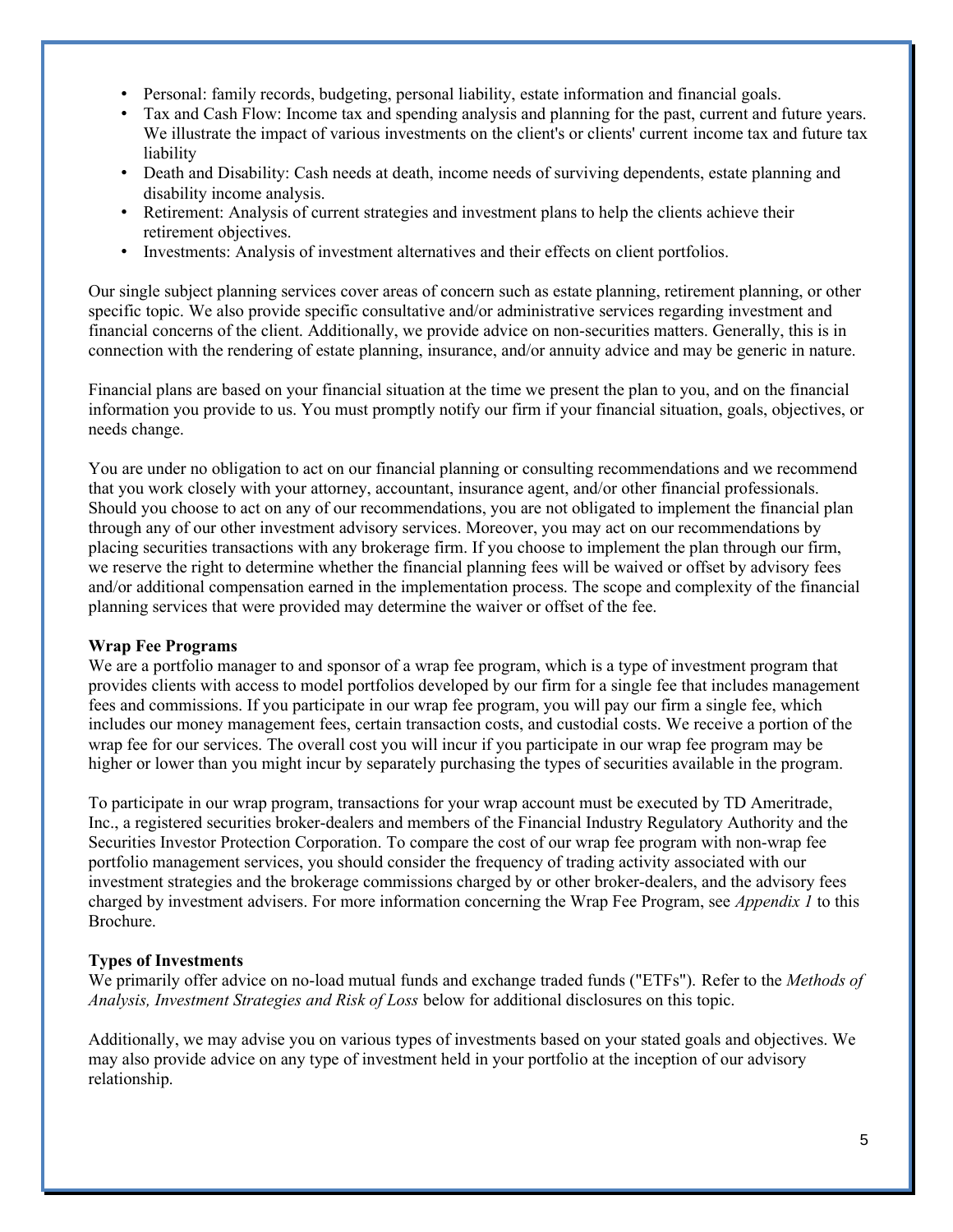Since our investment strategies and advice are based on each client's specific financial situation, the investment advice we provide to you may be different or conflicting with the advice we give to other clients regarding the same security or investment.

#### **Rollover Recommendations**

Effective December 20, 2021 (or such later date as the US Department of Labor ("DOL") Field Assistance Bulletin 2018-02 ceases to be in effect), for purposes of complying with the DOL's Prohibited Transaction Exemption 2020-02 ("PTE 2020-02") where applicable, we are providing the following acknowledgment to you. When we provide investment advice to you regarding your retirement plan account or individual retirement account, we are fiduciaries within the meaning of Title I of the Employee Retirement Income Security Act and/or the Internal Revenue Code, as applicable, which are laws governing retirement accounts. The way we make money creates some conflicts with your interests, so we operate under a special rule that requires us to act in your best interest and not put our interest ahead of yours. Under this special rule's provisions, we must:

- Meet a professional standard of care when making investment recommendations (give prudent advice);
- Never put our financial interests ahead of yours when making recommendations (give loyal advice);
- Avoid misleading statements about conflicts of interest, fees, and investments;
- Follow policies and procedures designed to ensure that we give advice that is in your best interest;
- Charge no more than is reasonable for our services; and
- Give you basic information about conflicts of interest.

We benefit financially from the rollover of your assets from a retirement account to an account that we manage or provide investment advice, because the assets increase our assets under management and, in turn, our advisory fees. As a fiduciary, we only recommend a rollover when we believe it is in your best interest.

### **Assets Under Management**

As of December 31, 2021, we provide continuous management services for \$223,016,793 in client assets on a discretionary basis and \$0 on non-discretionary basis.

### **Item 5 Fees and Compensation**

### **Portfolio Management Services**

Our annual fee for portfolio management services is up to 1.00% of the market value of your assets under our management. These fees are negotiable, depending on individual client circumstances. Since the assets will be held directly with the mutual fund company, all assets in each of your account(s) are included in the fee assessment. The mutual fund share class we use through American Funds does not include 12b-1 fees. You will, however, be required to pay standard custodial and account maintenance fees, please refer to American Funds account opening paperwork for additional information.

Our annual portfolio management fee is calculated quarterly based on the last business day of February, May, August and November. The fee is calculated by American Funds based on the average daily net assets value ("NAV") of assets invested during the quarter. Fees are billed and payable quarterly in arrears in the months of March, June, September and December. For example, the fee for the period covering December, January and February will be calculated on the last business day of February. You will be billed and the fee will be deducted from your account in the first week of March. American Funds is responsible for billing and deducting the quarterly fee from your account and will pay our firm directly.

You may terminate the portfolio management agreement upon written notice to our firm. You will incur a prorata charge for services rendered prior to the termination of the portfolio management agreement, which means you will incur advisory fees only in proportion to the number of days in the quarter for which you are a client. Please refer to American Funds' agreement for information on how to terminate the account directly with American Funds.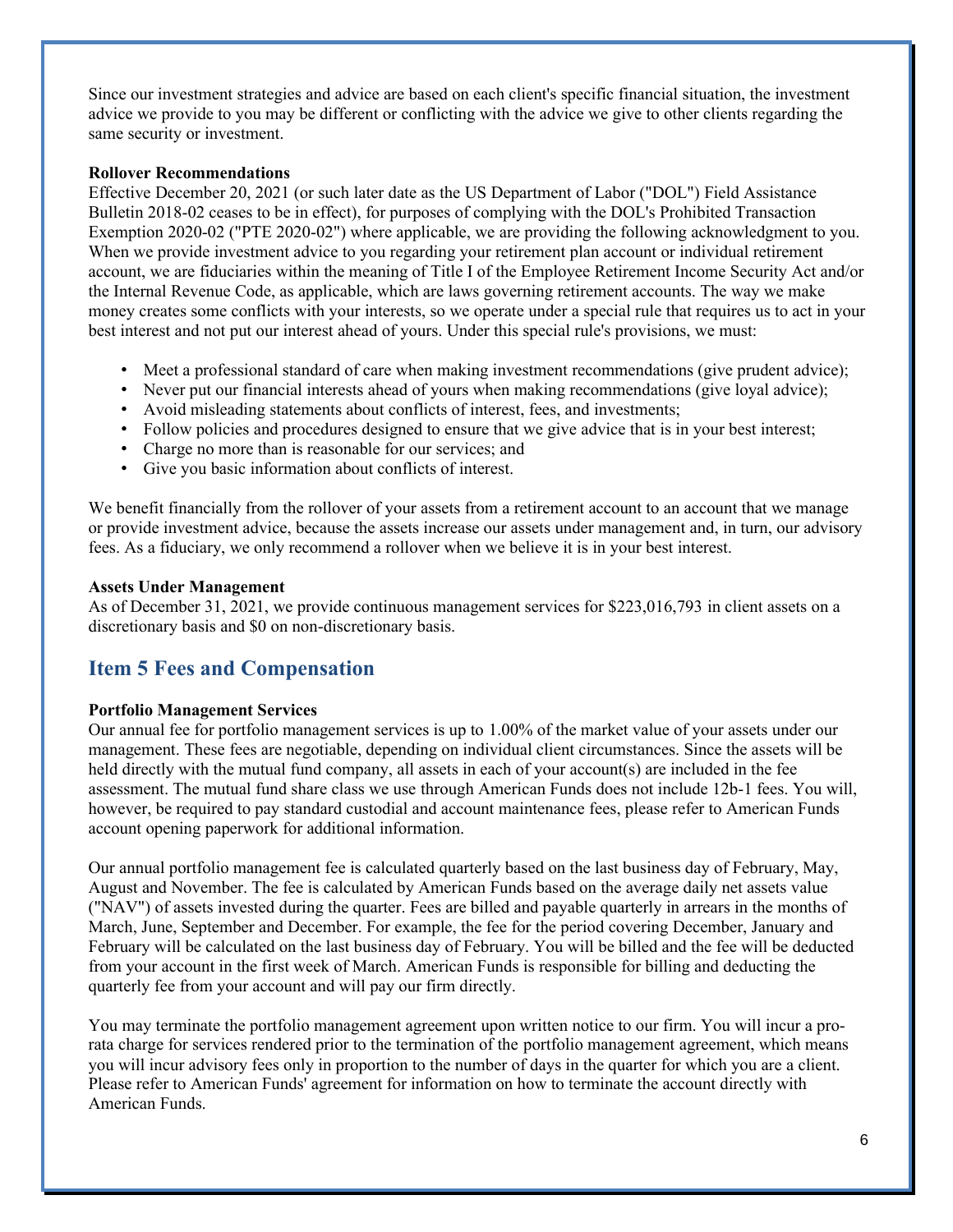#### **Financial Planning Services**

Financial planning services are provided for either an agreed upon fixed or hourly rate, ranging from \$1,000 to \$3,000 for fixed fees and \$150 to \$300 per hour. We also offer advice through our single subject planning services at the same hourly rate. The fee is negotiable depending upon the complexity and scope of the plan, your financial situation, and your objectives.

An estimate of the total time/cost will be determined at the start of the advisory relationship. Typically, our financial planning or hourly consulting fees are due at the inception of the advisory relationship, unless otherwise agreed to in writing. In limited circumstances, the cost/time could potentially exceed the initial estimate. In such cases, we will notify you and request that you approve the additional fee. We will not require prepayment of a fee more than six months in advance and in excess of \$1,200.

We offer ongoing financial planning and consulting services which will be billed at periodic intervals as agreed to in the financial planning and consulting agreement. For one-time or ongoing services, we accept several payment methods including but limited to: credit cards, checks, AdvicePay, or direct debiting of a brokerage account. When directly debiting advisory fees from your account through the qualified custodian holding your funds and securities, we will only do so when following the requirements are met:

- You provide our firm with written authorization permitting the fees to be paid directly from your account held by the qualified custodian; and
- The qualified custodian agrees to send you a statement, at least quarterly, indicating all amounts disbursed from your account including the amount of the advisory fee paid directly to our firm.

We have contracted with a company named AdvicePay to offer billing services to credit cards, debit cards or checking accounts without accepting custody of client funds. This service will enhance the opportunity for both project based and subscription based financial planning and consulting services with electronic payment processing. Subscription based fee services automatically renew one year from the date of Client's signature unless cancelled by written notice prior to that date.

You may terminate the financial planning agreement by providing written notice to our firm. If you have pre-paid financial planning fees that we have not yet earned, you will receive a prorated refund of those fees. If financial consulting fees are payable in arrears, you will be responsible for a prorated fee based on services performed prior to termination of the financial planning and consulting agreement.

### **Additional Fees and Expenses**

As part of our investment advisory services to you, we may invest, or recommend that you invest, in mutual funds and exchange traded funds. The fees that you pay to our firm for investment advisory services are separate and distinct from the fees and expenses charged by mutual funds or exchange traded funds (described in each fund's prospectus) to their shareholders. These fees will generally include a management fee and other fund expenses. You will also incur transaction charges and/or brokerage fees when purchasing or selling securities. These charges and fees are typically imposed by the broker-dealer or custodian through whom your account transactions are executed. We do not share in any portion of the brokerage fees/transaction charges imposed by the broker-dealer or custodian. To fully understand the total cost you will incur, you should review all the fees charged by mutual funds, exchange traded funds, our firm, and others. For information on our brokerage practices, refer to the *Brokerage Practices* section of this brochure.

#### **Compensation for the Sale of Securities or Other Investment Products**

Persons providing investment advice on behalf of our firm are licensed as independent insurance agents. These persons will earn commission-based compensation for selling insurance products, including insurance products they sell to you. Insurance commissions earned by these persons are separate and in addition to our advisory fees. This practice presents a conflict of interest because persons providing investment advice on behalf of our firm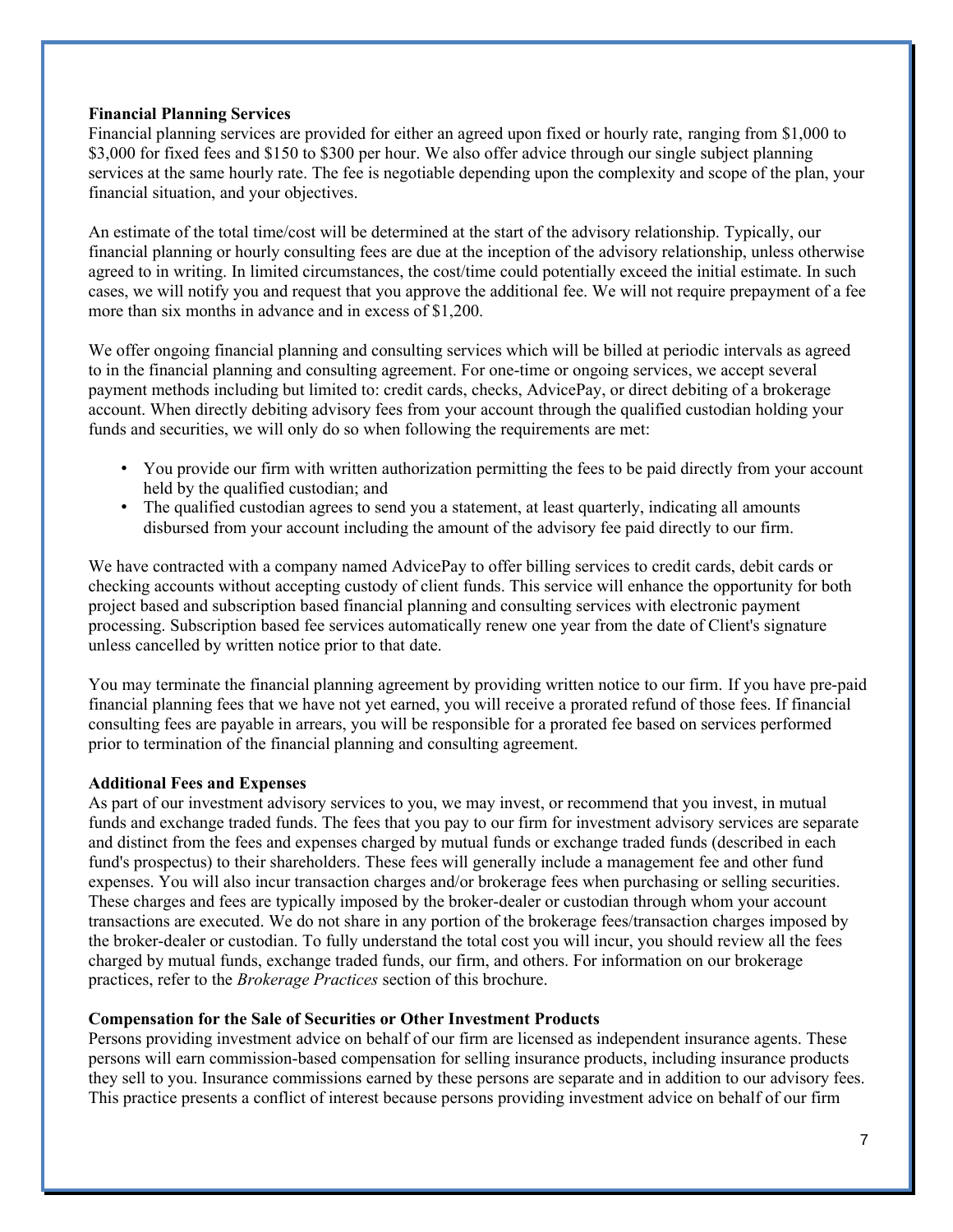who are insurance agents have a financial incentive to recommend insurance products to you. You are under no obligation, contractually or otherwise, to purchase insurance products through any person affiliated with our firm. Additionally, persons providing investment advice on behalf of our firm are fiduciaries and are obligated to act in the clients' best interests at all times.

### **Item 6 Performance-Based Fees and Side-By-Side Management**

We do not accept performance-based fees or participate in side-by-side management. Our fees are calculated as described in the *Fees and Compensation* section above, and are not charged on the basis of a share of capital gains upon, or capital appreciation of, the funds in your advisory account.

## **Item 7 Types of Clients**

We offer investment advisory services to individuals, including high net worth individuals, and charitable organizations.

In general, we do not require a minimum dollar amount to open and maintain an advisory account; however, we have the right to terminate your account if it falls below a minimum size which, in our sole opinion, is too small to manage effectively.

### **Item 8 Methods of Analysis, Investment Strategies and Risk of Loss**

### **Our Methods of Analysis and Investment Strategies**

We use one or more of the following methods of analysis or investment strategies when providing investment advice to you:

Technical Analysis - involves studying past price patterns, trends and interrelationships in the financial markets to assess risk-adjusted performance and predict the direction of both the overall market and specific securities.

Risk: The risk of market timing based on technical analysis is that our analysis may not accurately detect anomalies or predict future price movements. Current prices of securities may reflect all information known about the security and day-to-day changes in market prices of securities may follow random patterns and may not be predictable with any reliable degree of accuracy.

Fundamental Analysis - involves analyzing individual companies and their industry groups, such as a company's financial statements, details regarding the company's product line, the experience and expertise of the company's management, and the outlook for the company and its industry. The resulting data is used to measure the true value of the company's stock compared to the current market value.

Risk: The risk of fundamental analysis is that information obtained may be incorrect and the analysis may not provide an accurate estimate of earnings, which may be the basis for a stock's value. If securities prices adjust rapidly to new information, utilizing fundamental analysis may not result in favorable performance.

Long-Term Purchases - securities purchased with the expectation that the value of those securities will grow over a relatively long period of time, generally greater than one year.

Risk: Using a long-term purchase strategy generally assumes the financial markets will go up in the longterm which may not be the case. There is also the risk that the segment of the market that you are invested in or perhaps just your particular investment will go down over time even if the overall financial markets advance. Purchasing investments long-term may create an opportunity cost - "locking-up" assets that may be better utilized in the short-term in other investments.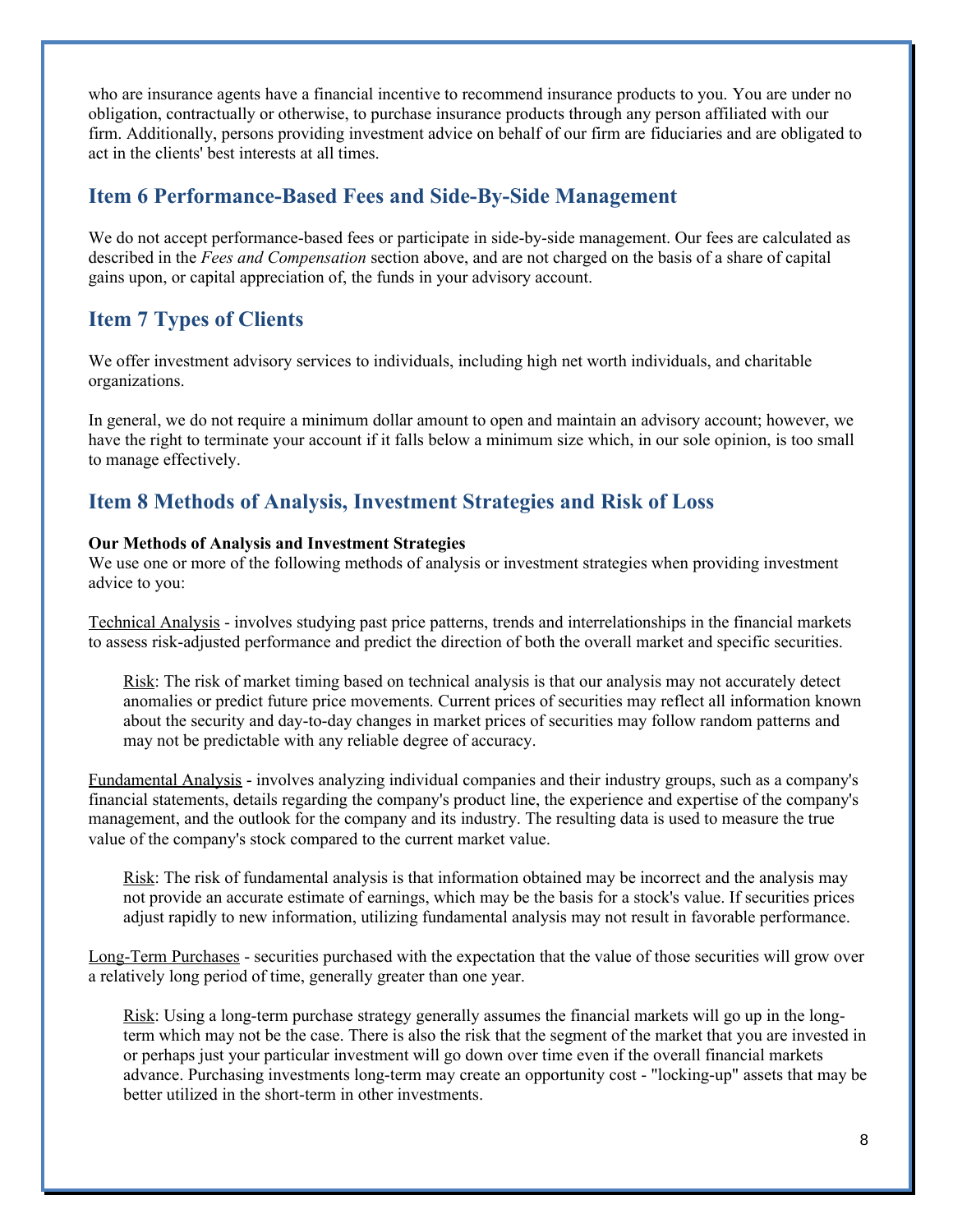Short-Term Purchases - securities purchased with the expectation that they will be sold within a relatively short period of time, generally less than one year, to take advantage of the securities' short-term price fluctuations.

Risk: Using a short-term purchase strategy generally assumes that we can predict how financial markets will perform in the short-term which may be very difficult and will incur a disproportionately higher amount of transaction costs compared to long-term trading. There are many factors that can affect financial market performance in the short-term (such as short-term interest rate changes, cyclical earnings announcements, etc.) but may have a smaller impact over longer periods of times.

Our investment strategies and advice may vary depending upon each client's specific financial situation. As such, we determine investments and allocations based upon your predefined objectives, risk tolerance, time horizon, financial information, liquidity needs and other various suitability factors. Your restrictions and guidelines may affect the composition of your portfolio. **It is important that you notify us immediately with respect to any material changes to your financial circumstances, including for example, a change in your current or expected income level, tax circumstances, or employment status.**

#### **Tax Considerations**

Our strategies and investments may have unique and significant tax implications. However, unless we specifically agree otherwise, and in writing, tax efficiency is not our primary consideration in the management of your assets. Regardless of your account size or any other factors, we strongly recommend that you consult with a tax professional regarding the investing of your assets.

Custodians and broker-dealers must report the cost basis of equities acquired in client accounts. Your custodian will default to the First-In First-Out ("FIFO") accounting method for calculating the cost basis of your investments. You are responsible for contacting your tax advisor to determine if this accounting method is the right choice for you. If your tax advisor believes another accounting method is more advantageous, provide written notice to our firm immediately and we will alert your account custodian of your individually selected accounting method. Decisions about cost basis accounting methods will need to be made before trades settle, as the cost basis method cannot be changed after settlement.

### **Risk of Loss**

Investing in securities involves risk of loss that you should be prepared to bear. We do not represent or guarantee that our services or methods of analysis can or will predict future results, successfully identify market tops or bottoms, or insulate clients from losses due to market corrections or declines. We cannot offer any guarantees or promises that your financial goals and objectives will be met. Past performance is in no way an indication of future performance.

#### **Other Risk Considerations**

When evaluating risk, financial loss may be viewed differently by each client and may depend on many different risks, each of which may affect the probability and magnitude of any potential losses. The following risks may not be all-inclusive, but should be considered carefully by a prospective client before retaining our services.

Liquidity Risk: The risk of being unable to sell your investment at a fair price at a given time due to high volatility or lack of active liquid markets. You may receive a lower price or it may not be possible to sell the investment at all.

Credit Risk: Credit risk typically applies to debt investments such as corporate, municipal, and sovereign fixed income or bonds. A bond issuing entity can experience a credit event that could impair or erase the value of an issuer's securities held by a client.

Inflation and Interest Rate Risk: Security prices and portfolio returns will likely vary in response to changes in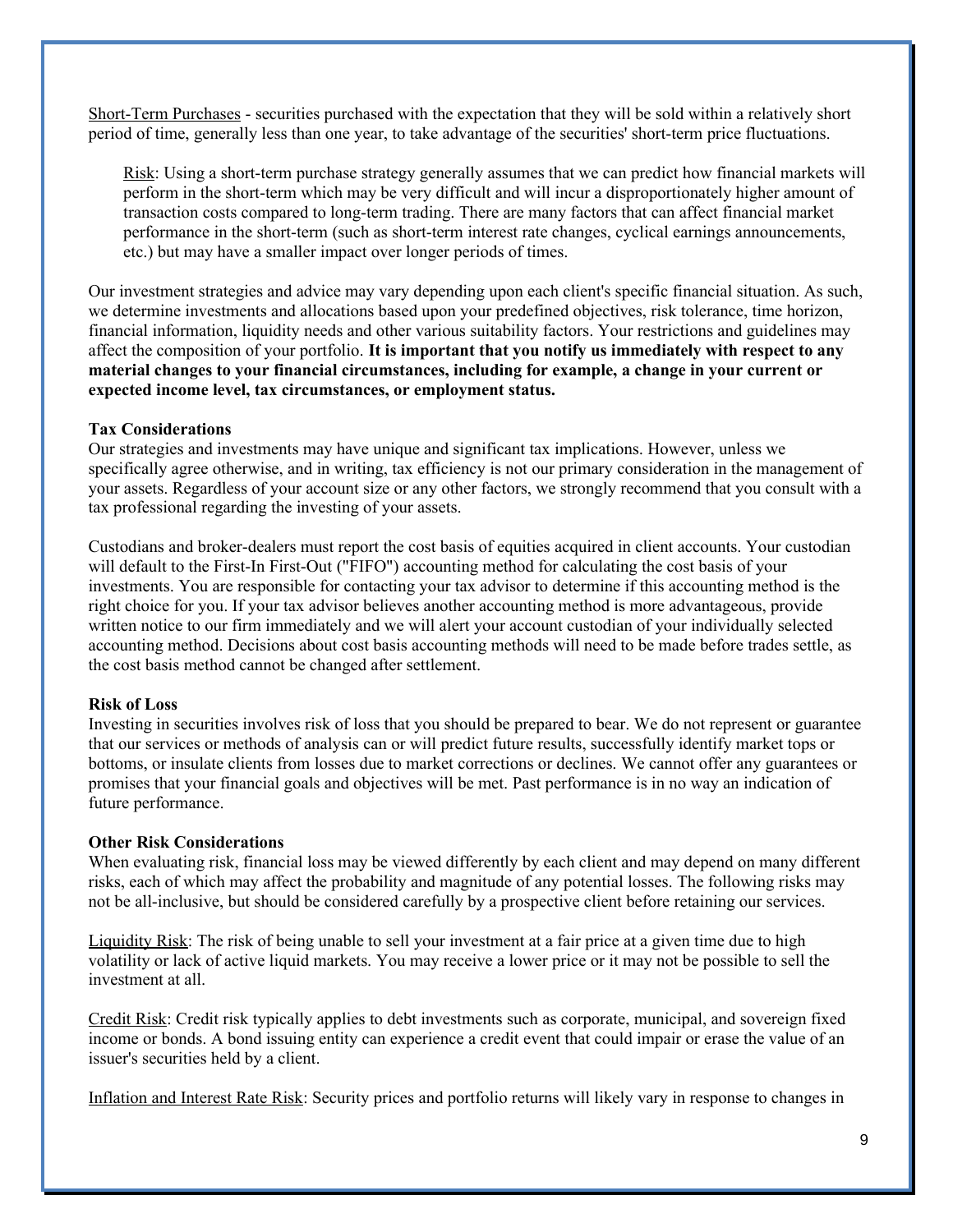inflation and interest rates. Inflation causes the value of future dollars to be worth less and may reduce the purchasing power of a client's future interest payments and principal. Inflation also generally leads to higher interest rates which may cause the value of many types of fixed income investments to decline.

Horizon and Longevity Risk: The risk that your investment horizon is shortened because of an unforeseen event, for example, the loss of your job. This may force you to sell investments that you were expecting to hold for the long term. If you must sell at a time that the markets are down, you may lose money. Longevity risk is the risk of outliving your savings. This risk is particularly relevant for people who are retired, or are nearing retirement.

#### **Recommendation of Particular Types of Securities**

We primarily recommend mutual funds and exchange traded funds ("ETFs"). However, we may advise on other types of investments as appropriate for you since each client has different needs and different tolerance for risk. Each type of security has its own unique set of risks associated with it and it would not be possible to list here all of the specific risks of every type of investment. Even within the same type of investment, risks can vary widely. However, in very general terms, the higher the anticipated return of an investment, the higher the risk of loss associated with the investment.

Mutual Funds and Exchange Traded Funds: Mutual funds and exchange traded funds ("ETF") are professionally managed collective investment systems that pool money from many investors and invest in stocks, bonds, shortterm money market instruments, other mutual funds, other securities, or any combination thereof. The fund will have a manager that trades the fund's investments in accordance with the fund's investment objective. While mutual funds and ETFs generally provide diversification, risks can be significantly increased if the fund is concentrated in a particular sector of the market, primarily invests in small cap or speculative companies, uses leverage (i.e., borrows money) to a significant degree, or concentrates in a particular type of security (i.e., equities) rather than balancing the fund with different types of securities. ETFs differ from mutual funds since they can be bought and sold throughout the day like stock and their price can fluctuate throughout the day. The returns on mutual funds and ETFs can be reduced by the costs to manage the funds. Also, while some mutual funds are "no load" and charge no fee to buy into, or sell out of, the fund, other types of mutual funds do charge such fees which can also reduce returns. Mutual funds can also be "closed end" or "open end". So-called "open end" mutual funds continue to allow in new investors indefinitely whereas "closed end" funds have a fixed number of shares to sell which can limit their availability to new investors.

ETFs may have tracking error risks. For example, the ETF investment adviser may not be able to cause the ETF's performance to match that of the its underlying index or other benchmark, which may negatively affect the ETF's performance. In addition, for leveraged and inverse ETFs that seek to track the performance of their underlying indices or benchmarks on a daily basis, mathematical compounding may prevent the ETF from correlating with performance of its benchmark. In addition, an ETF may not have investment exposure to all of the securities included in its underlying index, or its weighting of investment exposure to such securities may vary from that of the underlying index. Some ETFs may invest in securities or financial instruments that are not included in the underlying index, but which are expected to yield similar performance.

Money Market Funds: A money market fund is technically a security. The fund managers attempt to keep the share price constant at \$1/share. However, there is no guarantee that the share price will stay at \$1/share. If the share price goes down, you can lose some or all of your principal. The U.S. Securities and Exchange Commission ("SEC") notes that "While investor losses in money market funds have been rare, they are possible." In return for this risk, you should earn a greater return on your cash than you would expect from a Federal Deposit Insurance Corporation ("FDIC") insured savings account (money market funds are not FDIC insured). Next, money market fund rates are variable. In other words, you do not know how much you will earn on your investment next month. The rate could go up or go down. If it goes up, that may result in a positive outcome. However, if it goes down and you earn less than you expected to earn, you may end up needing more cash. A final risk you are taking with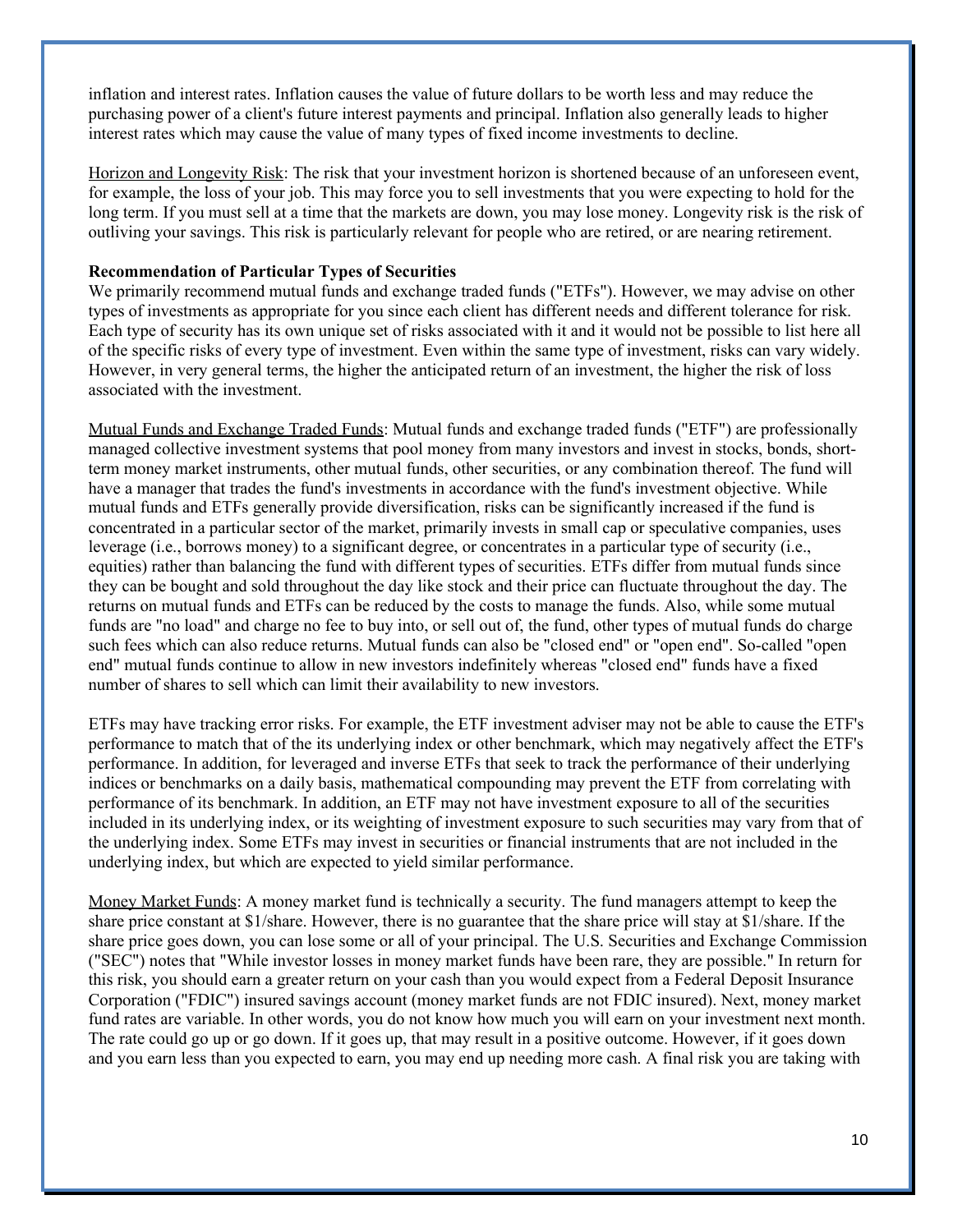money market funds has to do with inflation. Because money market funds are considered to be safer than other investments like stocks, long-term average returns on money market funds tends to be less than long term average returns on riskier investments. Over long periods of time, inflation can eat away at your returns.

### **Item 9 Disciplinary Information**

We are required to disclose the facts of any legal or disciplinary events that are material to a client's evaluation of our advisory business or the integrity of our management. We do not have any required disclosures under this item.

### **Item 10 Other Financial Industry Activities and Affiliations**

### **Licensed Insurance Agents**

Certain persons providing investment advice on behalf of our firm are licensed as independent insurance agents. These persons will earn commission-based compensation for selling insurance products, including insurance products they sell to you. Insurance commissions earned by these persons are separate from our advisory fees. See the *Fees and Compensation* section in this brochure for more information on the compensation received by insurance agents who are affiliated with our firm.

### **Item 11 Code of Ethics**

### **Description of Our Code of Ethics**

We strive to comply with applicable laws and regulations governing our practices. Therefore, our Code of Ethics includes guidelines for professional standards of conduct for persons associated with our firm. Our goal is to protect your interests at all times and to demonstrate our commitment to our fiduciary duties of honesty, good faith, and fair dealing with you. All persons associated with our firm are expected to adhere strictly to these guidelines. Persons associated with our firm are also required to report any violations of our Code of Ethics. Additionally, we maintain and enforce written policies reasonably designed to prevent the misuse or dissemination of material, non-public information about you or your account holdings by persons associated with our firm.

Clients or prospective clients may obtain a copy of our Code of Ethics by contacting us at the telephone number on the cover page of this brochure.

### **Participation or Interest in Client Transactions**

Neither our firm nor any persons associated with our firm has any material financial interest in client transactions beyond the provision of investment advisory services as disclosed in this brochure.

### **Personal Trading Practices**

Our firm or persons associated with our firm may buy or sell the same securities that we recommend to you or securities in which you are already invested. A conflict of interest exists in such cases because we have the ability to trade ahead of you and potentially receive more favorable prices than you will receive. To mitigate this conflict of interest, it is our policy that neither our firm nor persons associated with our firm shall have priority over your account in the purchase or sale of securities.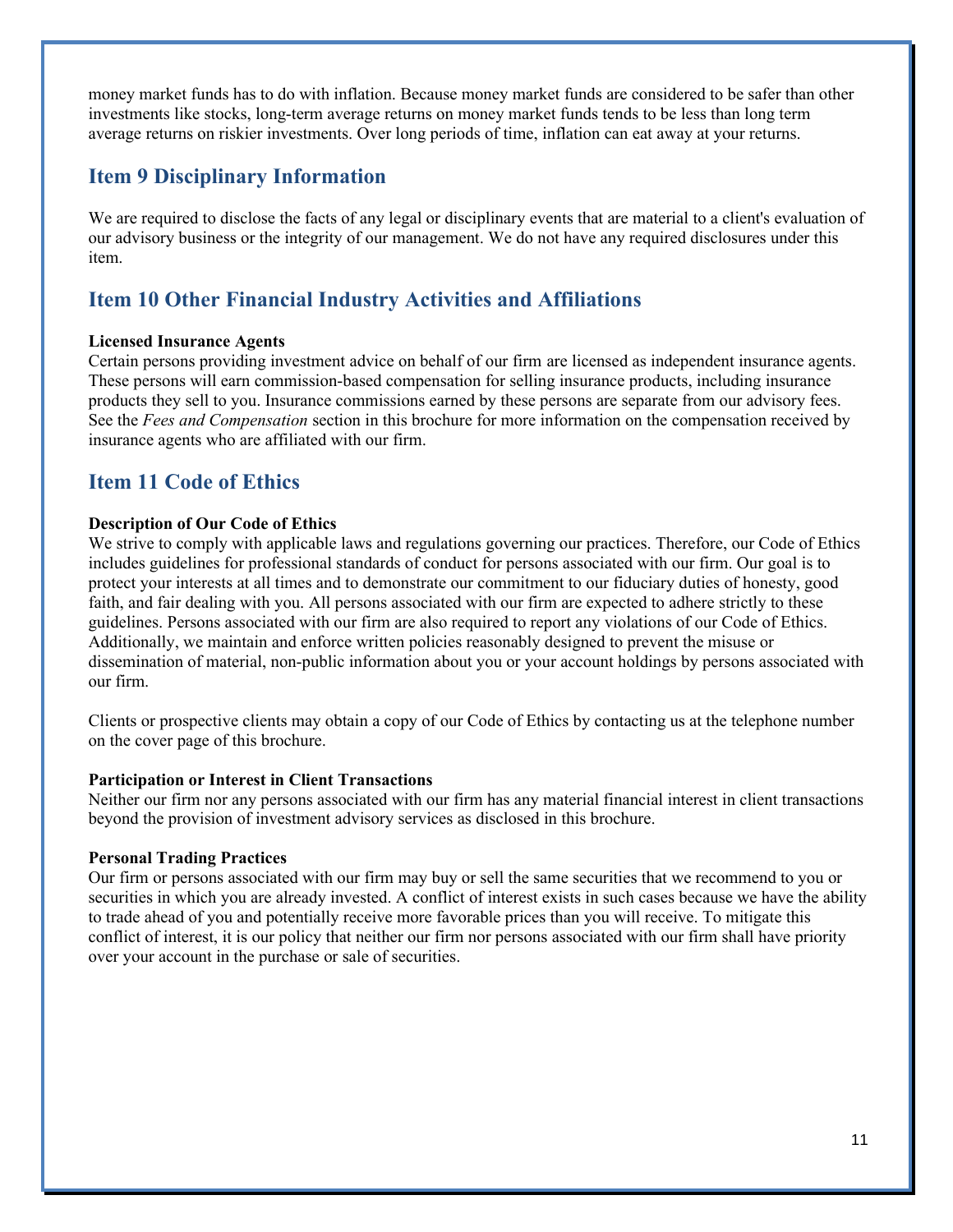# **Item 12 Brokerage Practices**

We recommend the brokerage and custodial services of TD Ameritrade and American Funds Distributors, Inc. (whether one or more "Custodian"). However, for select clients and account types, we can manage assets at Fidelity Investments, LLC ("Fidelity") and TIAA-CREF Individual & Institutional Services, LLC ("TIAA-CREF"). Your assets must be maintained in an account at a "qualified custodian," generally a broker-dealer or bank. In recognition of the value of the services the Custodian provides, you may pay higher commissions and/or trading costs than those that may be available elsewhere. Our selection of custodian is based on many factors, including the level of services provided, the custodian's financial stability, and the cost of services provided by the custodian to our clients, which includes the yield on cash sweep choices, commissions, custody fees and other fees or expenses.

We seek to recommend a custodian/broker that will hold your assets and execute transactions on terms that are, overall, the most favorable compared to other available providers and their services. We consider various factors, including:

- Capability to buy and sell securities for your account itself or to facilitate such services.
- The likelihood that your trades will be executed.
- Availability of investment research and tools.
- Overall quality of services.
- Competitiveness of price.
- Reputation, financial strength, and stability.
- Existing relationship with our firm and our other clients.

### **Research and Other Soft Dollar Benefits**

We do not have any soft dollar arrangements.

### **Economic Benefits**

As a registered investment adviser, we have access to the institutional platform of your account custodian. As such, we will also have access to research products and services from your account custodian and/or other brokerage firm. These products may include financial publications, information about particular companies and industries, research software, and other products or services that provide lawful and appropriate assistance to our firm in the performance of our investment decision-making responsibilities. Such research products and services are provided to all investment advisers that utilize the institutional services platforms of these firms, and are not considered to be paid for with soft dollars. However, you should be aware that the commissions charged by a particular broker for a particular transaction or set of transactions may be greater than the amounts another broker who did not provide research services or products might charge.

### **TD Ameritrade Institutional**

We participate in the institutional adviser program (the "Program") offered by TD Ameritrade Institutional. TD Ameritrade Institutional is a division of TD Ameritrade Inc., member FINRA/SIPC ("TD Ameritrade"), an unaffiliated SEC-registered broker-dealer and FINRA member. TD Ameritrade offers to independent investment advisers services which include custody of securities, trade execution, clearance and settlement of transactions. We receive some benefits from TD Ameritrade through our participation in the Program.

As disclosed above, we participate in TD Ameritrade's institutional customer program and we may recommend TD Ameritrade to you for custody and brokerage services. There is no direct link between our participation in the Program and the investment advice we give you, although we receive economic benefits through our participation in the Program that are typically not available to TD Ameritrade retail investors. These benefits include the following products and services (provided without cost or at a discount): receipt of duplicate Client statements and confirmations; research related products and tools; consulting services; access to a trading desk serving our participants; access to aggregated trading (which provides the ability to aggregate securities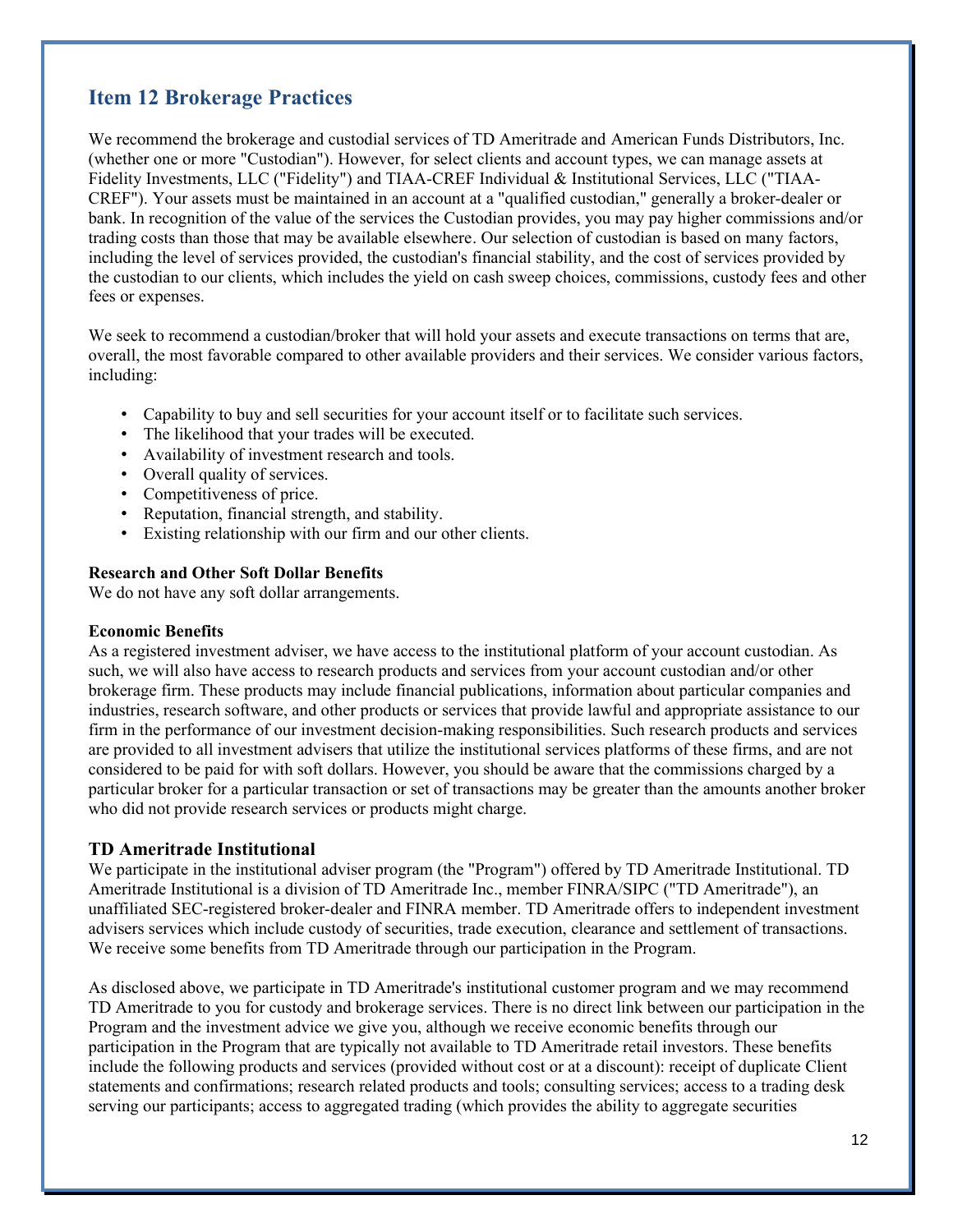transactions for execution and then allocate the appropriate shares to your accounts); the ability to have advisory fees deducted directly from your accounts; access to an electronic communications network for order entry and account information; access to mutual funds with no transaction fees and to certain institutional money managers; and discounts on compliance, marketing, research, technology, and practice management products or services provided to us by third party vendors. TD Ameritrade may also have paid for business consulting and professional services received by our related persons. Some of the products and services made available by TD Ameritrade through the Program may benefit us but may not benefit your accounts. These products or services may assist us in managing and administering your accounts, including accounts not maintained at TD Ameritrade. Other services made available by TD Ameritrade are intended to help us manage and further develop our business enterprise. The benefits received by us or our personnel through participation in the Program do not depend on the amount of brokerage transactions directed to TD Ameritrade. As part of our fiduciary duties to you, we endeavor at all times to put your interests first. You should be aware, however, that the receipt of economic benefits by us or our related persons in and of itself creates a potential conflict of interest and may indirectly influence our choice of TD Ameritrade for custody and brokerage services.

#### **Brokerage for Client Referrals**

We do not receive client referrals from broker-dealers in exchange for cash or other compensation, such as brokerage services or research.

#### **Directed Brokerage**

We routinely require that you direct our firm to execute transactions through TD Ameritrade for our Wrap Fee Program. Accounts held directly through American Funds Distributors, Inc. ("American Funds") must be executed through American Funds. As such, we may be unable to achieve the most favorable execution of your transactions and you may pay higher brokerage commissions than you might otherwise pay through another broker-dealer that offers the same types of services. Not all advisers require their clients to direct brokerage.

#### **Aggregated Trades**

We do not combine multiple orders for shares of the same securities purchased for advisory accounts we manage (the practice of combining multiple orders for shares of the same securities is commonly referred to as "aggregated trading") because we invest solely in mutual funds through this Brochure.

#### **Mutual Fund Share Classes**

Mutual funds are sold with different share classes, which carry different cost structures. Each available share class is described in the mutual fund's prospectus. When we purchase, or recommend the purchase of, mutual funds for a client, we select the share class that is deemed to be in the client's best interest, taking into consideration cost, tax implications, and other factors. When the fund is available for purchase at net asset value, we will purchase, or recommend the purchase of, the fund at net asset value. We also review the mutual funds held in accounts that come under our management to determine whether a more beneficial share class is available, considering cost, tax implications, and the impact of contingent deferred sales charges.

### **Item 13 Review of Accounts**

#### **Review of Accounts**

The Investment Adviser Representative(s) assigned to your account(s) will monitor your account(s) on an ongoing basis and will conduct account reviews at least annually, to ensure the advisory services provided to you are consistent with your investment needs and objectives. Additional reviews may be conducted based on various circumstances, including, but not limited to: contributions and withdrawals, year-end tax planning, market moving events, security specific events, and/or, changes in your risk/return objectives. In the event of a major market correction in excess of 30%, we will immediately review your account(s) to determine if action is required.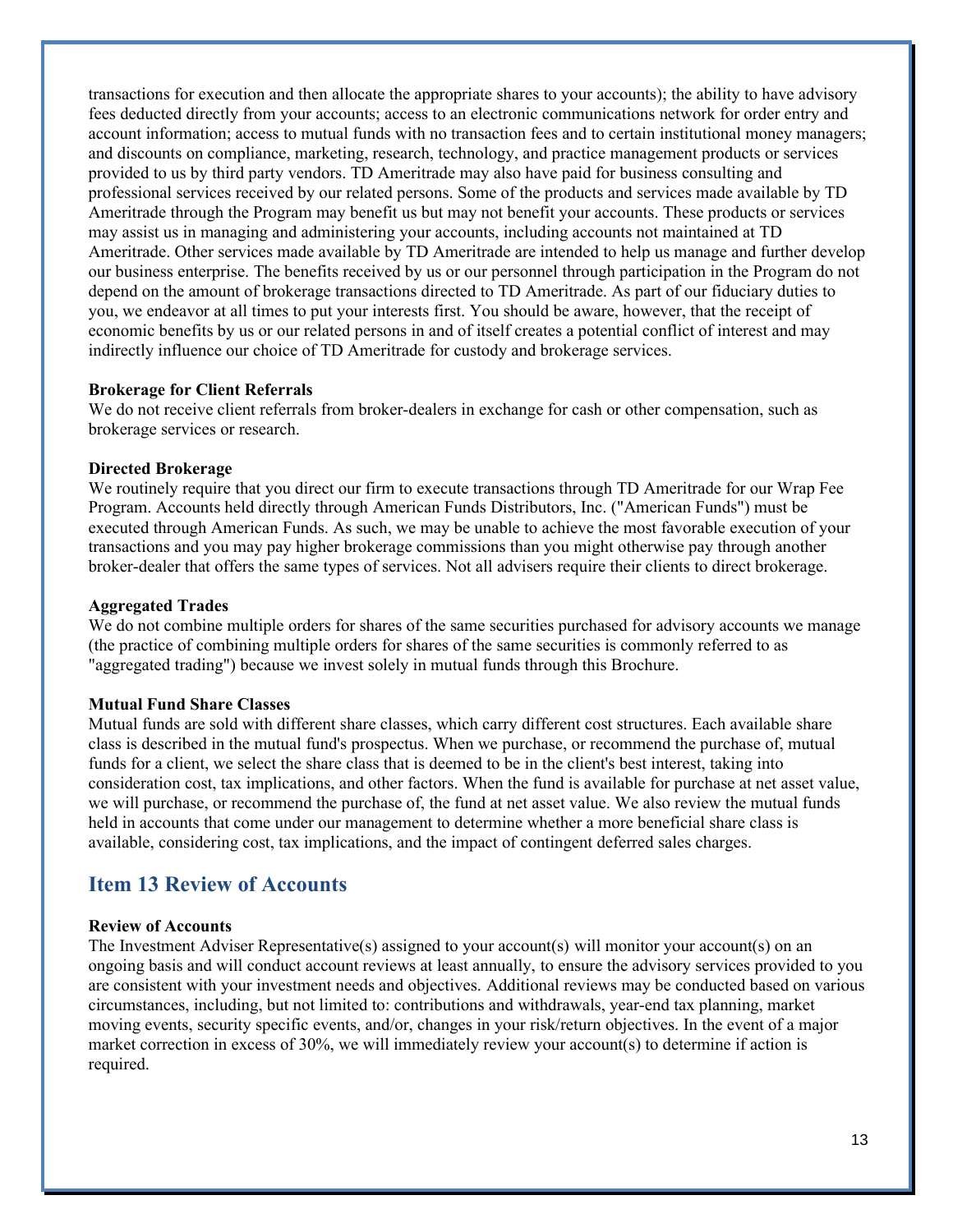We will not provide you with regular written reports. However, we will provide performance reports upon your request or as otherwise agreed to in the advisory agreement. You will receive trade confirmations and monthly or quarterly statements from your account custodian(s).

#### **Financial Planning Reviews**

The Investment Adviser Representative(s) assigned to your relationship will review financial plans as needed, depending on the arrangements made with you at the inception of your advisory relationship to ensure that the planning advice is consistent with your stated investment needs and objectives. We recommend that your plan is reviewed annually to determine whether any updates may be needed based on changes in your circumstances. Please contact us at the telephone number on the cover page of this brochure to schedule a review. Changed circumstances may include, but are not limited to marriage, divorce, birth, death, inheritance, lawsuit, retirement, job loss, and/or disability, among others. Additional reviews will be conducted upon your request. Such reviews and updates may be subject to our then current hourly rate or require a new fixed fee agreement depending on the complexity and scope of the plan. We will not provide written updates to the plan unless specifically contracted to do so. If you implement financial planning advice, you will receive trade confirmations and monthly or quarterly statements from relevant custodians, if applicable.

### **Item 14 Client Referrals and Other Compensation**

As disclosed under the *Fees and Compensation* section in this brochure, persons providing investment advice on behalf of our firm are licensed insurance agents. For information on the conflicts of interest this presents, and how we address these conflicts, refer to the *Fees and Compensation* section.

We do not receive any compensation from any third party in connection with providing investment advice to you nor do we compensate any individual or firm for client referrals.

Refer to the *Brokerage Practices* section above for disclosures on research and other benefits we may receive resulting from our relationship with your account custodian.

### **Item 15 Custody**

Your independent custodian will directly debit your account(s) for the payment of our advisory fees. This ability to deduct our advisory fees from your accounts causes our firm to exercise limited custody over your funds or securities. We do not have physical custody of any of your funds and/or securities. Your funds and securities will be held with a bank, broker-dealer, or other qualified custodian. You will receive account statements from the qualified custodian(s) holding your funds and securities at least quarterly. The account statements from your custodian(s) will indicate the amount of our advisory fees deducted from your account(s) each billing period. You should carefully review account statements for accuracy.

### **Item 16 Investment Discretion**

Before we can buy or sell securities on your behalf, you must first sign our discretionary management agreement and the appropriate trading authorization forms.

You may grant our firm discretion over the selection and amount of securities to be purchased or sold for your account(s), the broker or dealer to be used for each transaction, and over the commission rates to be paid without obtaining your consent or approval prior to each transaction. You may specify investment objectives, guidelines, and/or impose certain conditions or investment parameters for your account(s). For example, you may specify that the investment in any particular stock or industry should not exceed specified percentages of the value of the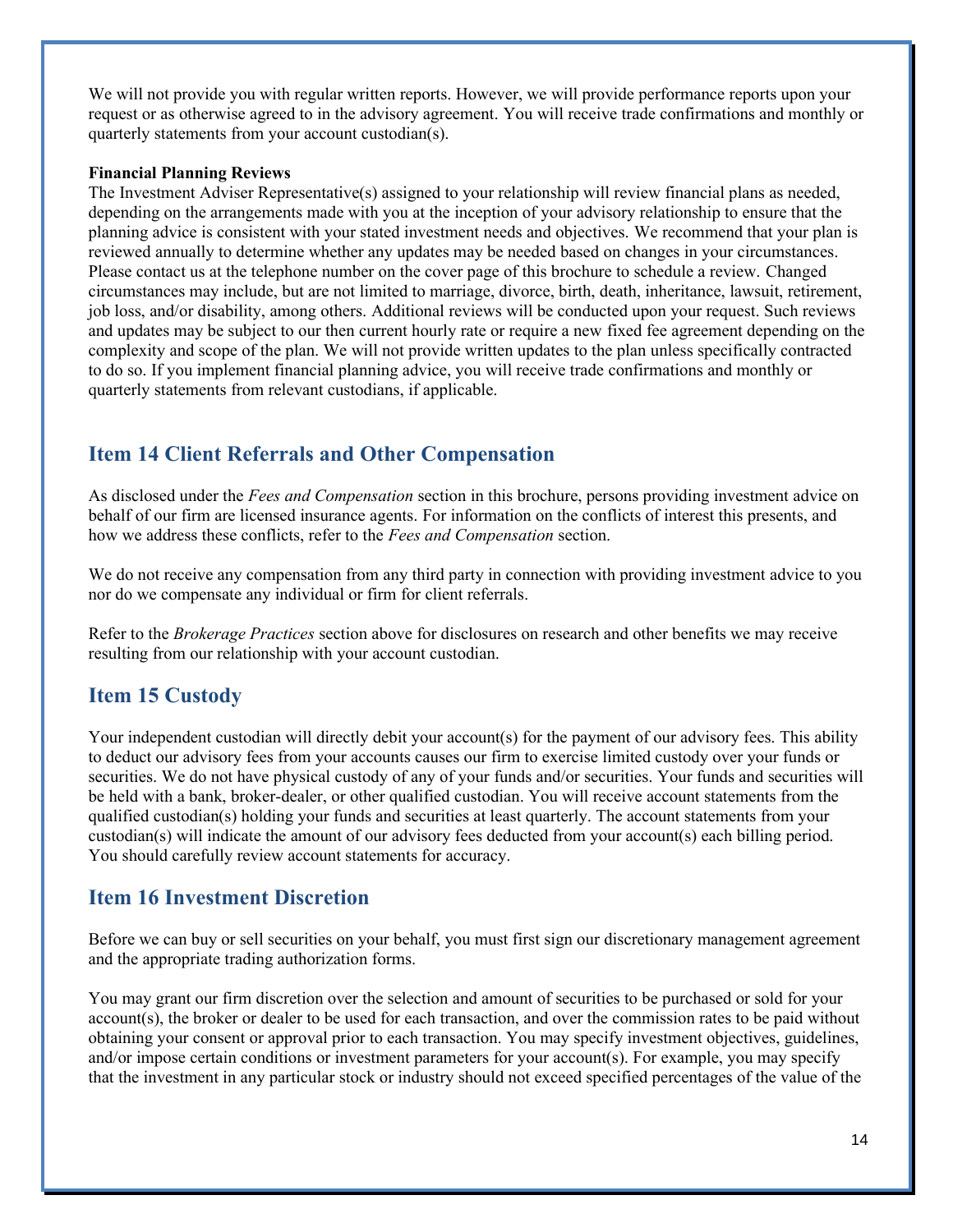portfolio and/or restrictions or prohibitions of transactions in the securities of a specific industry or security. Refer to the *Advisory Business* section in this Brochure for more information on our discretionary management services.

### **Item 17 Voting Client Securities**

We will not vote proxies on behalf of your advisory accounts. At your request, we may offer you advice regarding corporate actions and the exercise of your proxy voting rights. If you own shares of applicable securities, you are responsible for exercising your right to vote as a shareholder.

In most cases, you will receive proxy materials directly from the account custodian. However, in the event we were to receive any written or electronic proxy materials, we would forward them directly to you by mail, unless you have authorized our firm to contact you by electronic mail, in which case, we would forward any electronic solicitations to vote proxies.

### **Item 18 Financial Information**

Our firm does not have any financial condition or impairment that would prevent us from meeting our contractual commitments to you and we have not been the subject of a bankruptcy proceeding.

### **Item 19 Requirements for State Registered Advisers**

We are a federally registered investment adviser; therefore, we are not required to respond to this item.

### **Item 20 Additional Information**

### **Your Privacy**

We view protecting your private information as a top priority. Pursuant to applicable privacy requirements, we have instituted policies and procedures to ensure that we keep your personal information private and secure.

We do not disclose any non-public personal information about you to any non-affiliated third parties, except as permitted by law. In the course of servicing your account, we may share some information with our service providers, such as transfer agents, custodians, broker-dealers, accountants, consultants, and attorneys.

We restrict internal access to non-public personal information about you to employees, who need that information in order to provide products or services to you. We maintain physical and procedural safeguards that comply with regulatory standards to guard your non-public personal information and to ensure our integrity and confidentiality. We will not sell information about you or your accounts to anyone. We do not share your information unless it is required to process a transaction, at your request, or required by law.

You will receive a copy of our privacy notice prior to or at the time you sign an advisory agreement with our firm. Thereafter, we will deliver a copy of the current privacy policy notice to you on an annual basis. Contact our main office at the telephone number on the cover page of this brochure if you have any questions regarding this policy.

If you decide to close your account(s) we will adhere to our privacy policies, which may be amended from time to time.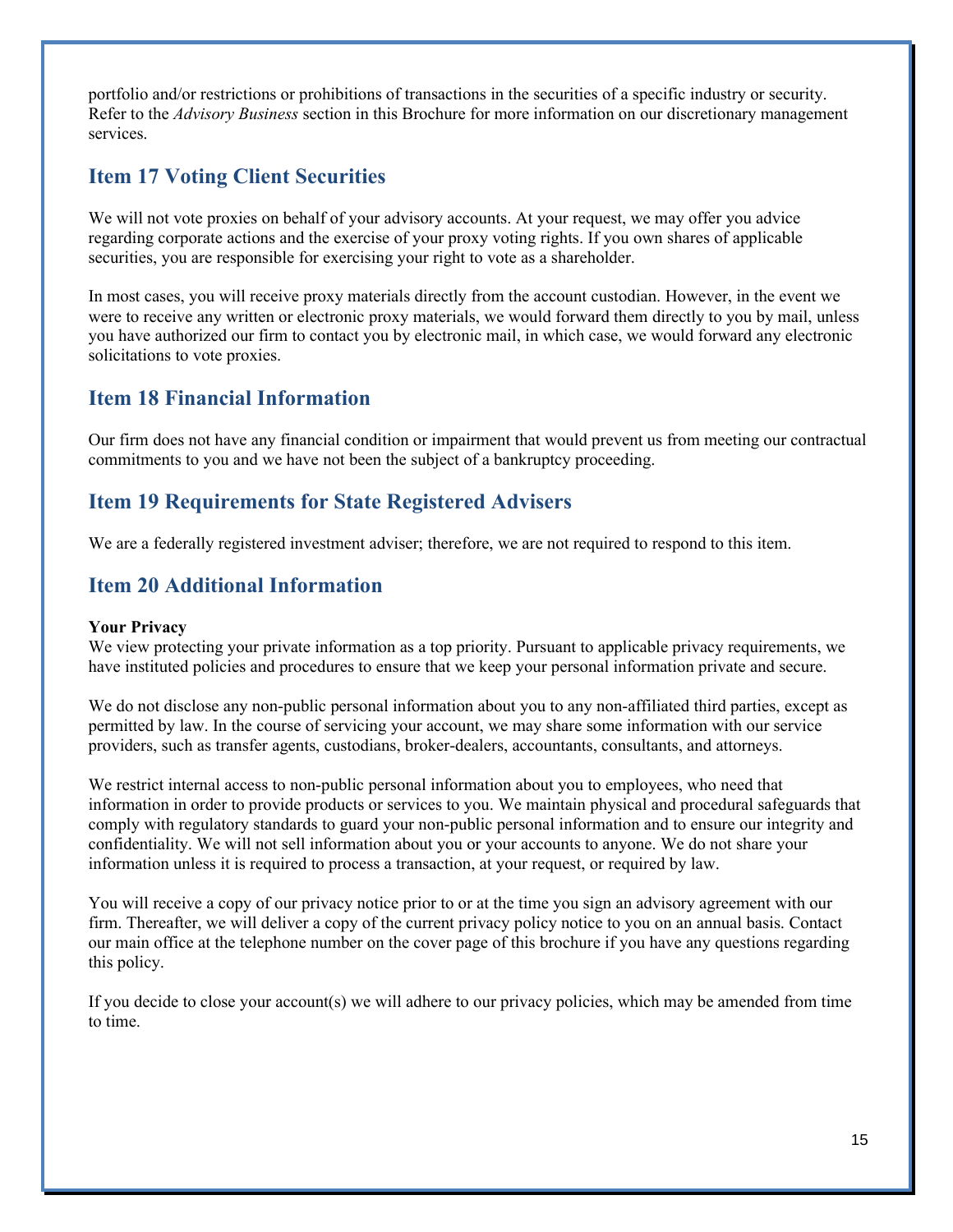If we make any substantive changes in our privacy policy that would further permit or require disclosures of your private information, we will provide written notice to you. Where the change is based on permitted disclosures, you will be given an opportunity to direct us as to whether such disclosure is acceptable. Where the change is based on required disclosures, you will only receive written notice of the change. You may not opt out of the required disclosures.

If you have questions about our privacy policies contact our main office at the telephone number on the cover page of this brochure and ask to speak to the Chief Compliance Officer.

### **Class Action Lawsuits**

We do not determine if securities held by you are the subject of a class action lawsuit or whether you are eligible to participate in class action settlements or litigation nor do we initiate or participate in litigation to recover damages on your behalf for injuries as a result of actions, misconduct, or negligence by issuers of securities held by you.

### **IRA Rollover Considerations**

As part of our investment advisory services to you, we may recommend that you withdraw the assets from your employer's retirement plan and roll the assets over to an individual retirement account ("IRA") that we will manage on your behalf. If you elect to roll the assets to an IRA that is subject to our management, we will charge you an asset based fee as set forth in the agreement you executed with our firm. This practice presents a conflict of interest because persons providing investment advice on our behalf have an incentive to recommend a rollover to you for the purpose of generating fee based compensation rather than solely based on your needs. You are under no obligation, contractually or otherwise, to complete the rollover. Moreover, if you do complete the rollover, you are under no obligation to have the assets in an IRA managed by our firm.

Many employers permit former employees to keep their retirement assets in their company plan. Also, current employees can sometimes move assets out of their company plan before they retire or change jobs. In determining whether to complete the rollover to an IRA, and to the extent the following options are available, you should consider the costs and benefits of:

- 1. Leaving the funds in your employer's (former employer's) plan.
- 2. Moving the funds to a new employer's retirement plan.
- 3. Cashing out and taking a taxable distribution from the plan.
- 4. Rolling the funds into an IRA rollover account.

Each of these options has advantages and disadvantages and before making a change we encourage you to speak with your CPA and/or tax attorney.

If you are considering rolling over your retirement funds to an IRA for us to manage here are a few points to consider before you do so:

- 1. Determine whether the investment options in your employer's retirement plan address your needs or whether you might want to consider other types of investments.
	- a. Employer retirement plans generally have a more limited investment menu than IRAs.
	- b. Employer retirement plans may have unique investment options not available to the public such as employer securities, or previously closed funds.
- 2. Your current plan may have lower fees than our fees.
	- a. If you are interested in investing only in mutual funds, you should understand the cost structure of the share classes available in your employer's retirement plan and how the costs of those share classes compare with those available in an IRA.
	- b. You should understand the various products and services you might take advantage of at an IRA provider and the potential costs of those products and services.